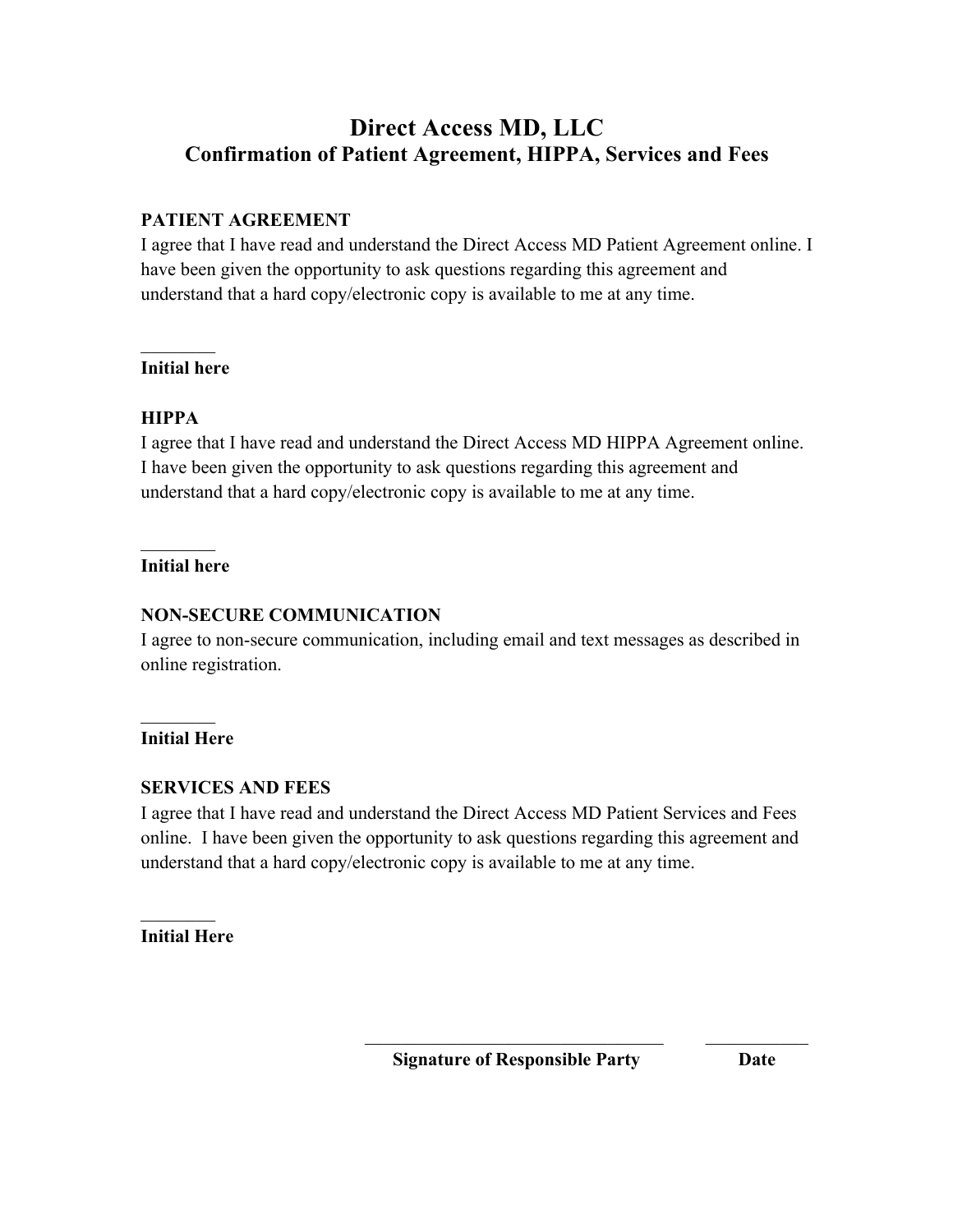# DIRECT ACCESS MD, LLC

#### **Dr. Amy Cianciolo, Dr. Shane Purcell, Dr. Clifton Straughn & Dr. Audrey Jones 1208 Ella Street Anderson, SC 29621 Phone: 864-965-9150 | Fax: 864-965-9654**

#### **NOTICE OF PRIVACY PRACTICES**

As Required by the Privacy Regulations Created as a Result of the Health Insurance Portability and Accountability Act of 1996 (HIPAA)

THIS NOTICE DESCRIBES HOW HEALTH INFORMATION ABOUT YOU (AS A PATIENT OF THIS PRACTICE) MAY BE USED AND DISCLOSED, AND HOW YOU CAN GAIN ACCESS TO YOUR INDIVIDUALLY IDENTIFIABLE HEALTH INFORMATION.

## **PLEASE REVIEW THIS NOTICE CAREFULLY.**

## A. OUR COMMITMENT TO YOUR PRIVACY:

Our practice is dedicated to maintaining the privacy of your individually identifiable health information (IIHI). In conducting our business, we will create records regarding you and the treatment and services we provide to you. We are required by law to maintain the confidentiality of health information that identifies you. We are also required by law to provide you with this notice of our legal duties and the privacy practices that we maintain in our practice concerning your IIHI. By federal and state law, we must follow the terms of the notice of privacy practices that we have in effect at the time.

We realize that these laws are complicated, but we must provide you with the following important information:

- how we may use and disclose your IIHI
- your privacy rights in your IIHI
- our obligations concerning the use and disclosure of your IIHI

**The terms of this notice apply to all records containing your IIHI that are created or retained by our practice. We reserve the right to revise or amend this Notice of Privacy Practices. Any revision or amendment to this notice will be effective for all of your records that our practice has created or maintained in the past, and for any of your records that we may create or maintain in the future. Our practice will post a copy of our current Notice in our office in a visible location at all times, and you may request a copy of our most current Notice at any time.**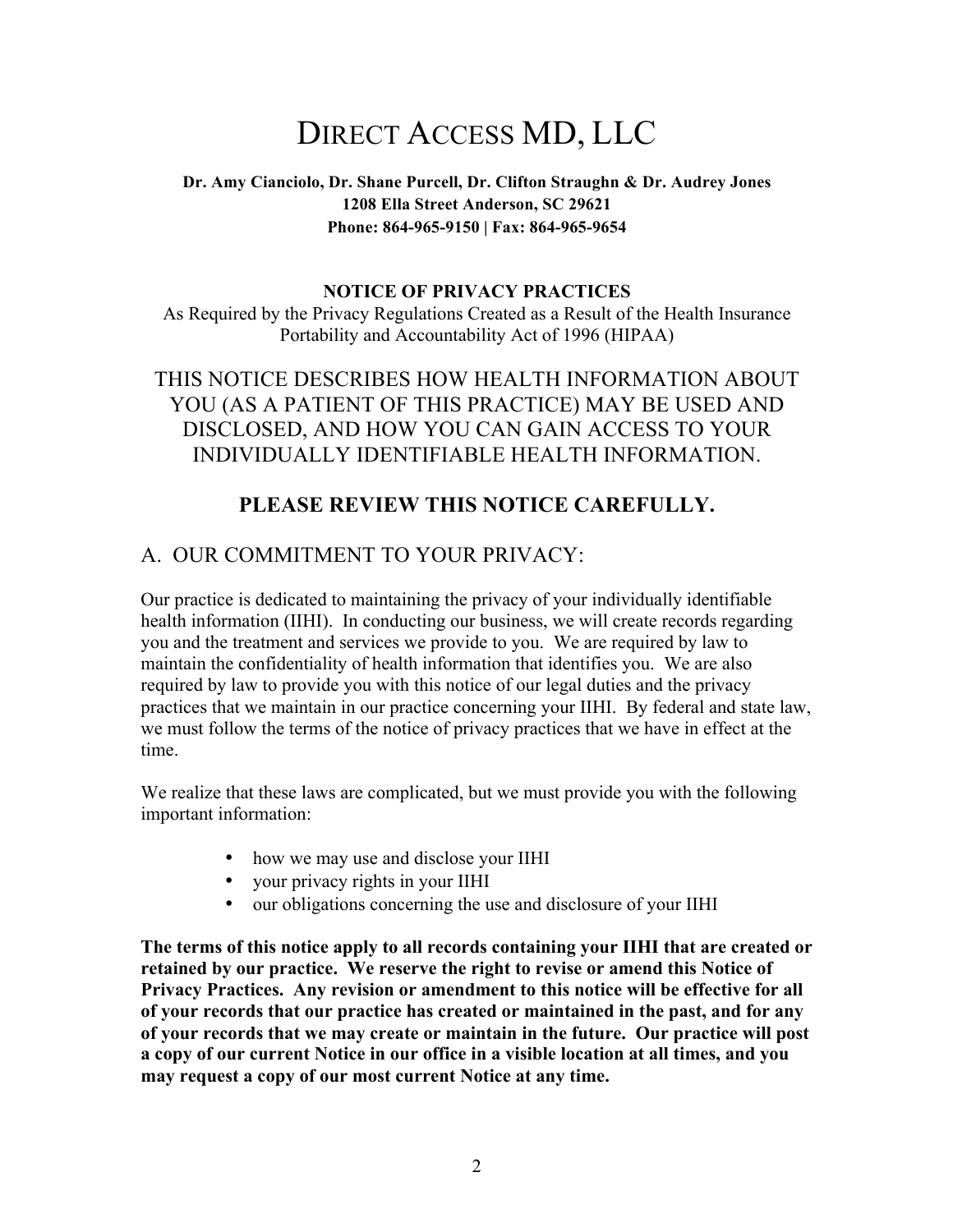## B. IF YOU HAVE QUESTIONS ABOUT THIS NOTICE, PLEASE CONTACT:

DIRECT ACCESS MD, LLC Attn: Privacy Officer 1208 Ella Street Anderson, South Carolina 29621 (864) 965-9150

## C. WE MAY USE AND DISCLOSE YOUR INDIVIDUALLY IDENTIFIABLE HEALTH INFORMATION (IIHI) IN THE FOLLOWING WAYS:

The following categories describe the different ways in which we may use and disclose your IIHI, unless you object:

- **1. Treatment.** Our practice may use your IIHI to treat you. For example, we may ask you to have laboratory tests (such as blood or urine tests), and we may use the results to help us reach a diagnosis. We might use your IIHI in order to write a prescription for you, or we might disclose your IIHI to a pharmacy when we order a prescription for you. Many of the people who work for our practice—including, but not limited to, our doctors and nurses—may use or disclose your IIHI in order to treat your or to assist others in your treatment. Additionally, we may disclose your IIHI to others who may assist in your care, such as other healthcare providers, your spouse, your children or your parents.
- **2. Payment.** Our practice may use and disclose your IIHI in order to bill and collect payment for the services and items you may receive from us. For example, we may use and disclose your IHII to obtain payment from third parties that may be responsible for such costs, such as family members. Also, we may use your IIHI to bill you directly for services and items.
- **3. Health Care Operations.** Our practice may use and disclose your IIHI to operate our business. As examples of the ways in which we may use and disclose your information for our operations, our practice may use your IIHI to evaluate the quality of care you received from us, to develop protocols and clinical guidelines, to develop training programs, and to aid in credentialing, medical review, legal services and insurance. We will share information about you with such insurers or other business associates as necessary to obtain these services.
- **4. Appointment Reminders.** Our practice may use and disclose your IIHI to contact you and remind you of an appointment.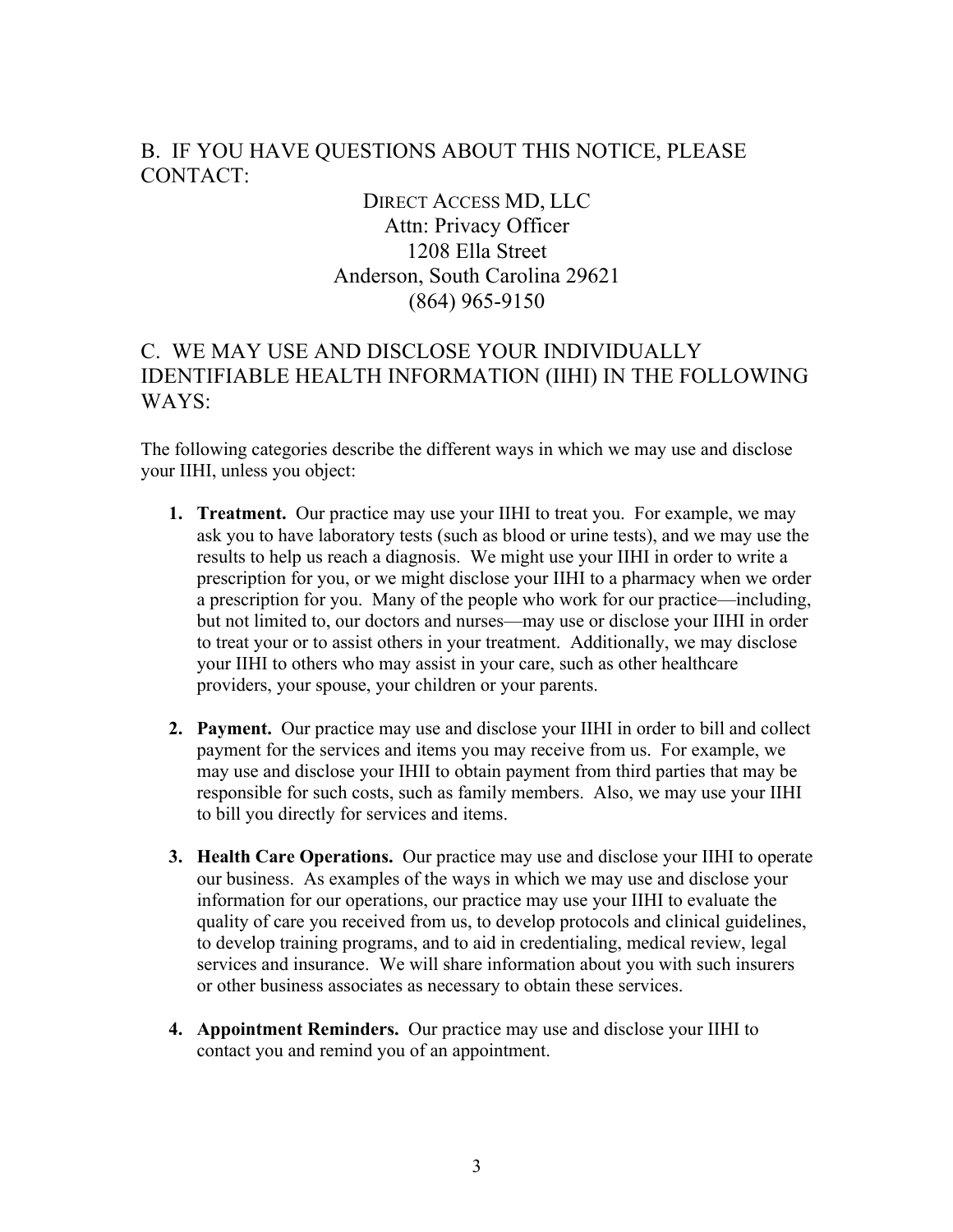- **5. Treatment Options.** Our practice may use and disclose your IIHI to inform you of potential treatment options or alternatives.
- **6. Health-Related Benefits and Services.** Our practice may use and disclose your IIHI to inform you of health-related benefits or services that may be of interest to you.
- **7. Release of Information to Family/Friends.** Our practice may release your IIHI to a friend or family member that is involved in your care, or who assists in taking care of you. For example, a parent or guardian may ask that a babysitter take their child to the pediatrician's office for treatment of a cold. In this example, the babysitter may have access to this child's medical information.
- **8. Disclosures Required by Law.** Our practice will use and disclose your IIHI when we are required to do so by federal, state, or local law.

#### **D. USE AND DISCLOSURE OF YOUR IIHI IN CERTAIN SPECIAL CIRCUMSTANCES:**

The following categories describe unique scenarios in which we may use or disclose your identifiable health information:

**1. Public Health Risks.** Our practice may disclose your IIHI to public health authorities that are authorized by law to collect information for the purpose of:

- maintaining vital records, such as births and deaths
- reporting child abuse or neglect
- preventing or controlling disease, injury, or disability
- notifying a person regarding potential exposure to a communicable disease
- notifying a person regarding a potential risk for spreading or contracting a disease or condition
- reporting reactions to drugs or problems with products or devices
- notifying individuals if a product or device they may be using has been recalled
- notifying appropriate government agency (ies) and authority (ies) regarding the potential abuse or neglect of an adult patient (including domestic violence); however, we will only disclose this information if the patient agrees or we are required or authorized by law to disclose this information
- notifying your employer under limited circumstances related primarily to workplace injury or illness or medical surveillance
- **2. Health Oversight Activities.** Our practice may disclose your IIHI to a health oversight agency for activities authorized by law. Oversight activities can include, for example, investigations, inspections, audits, surveys, licensure and disciplinary actions; civil, administrative, and criminal procedures or actions; or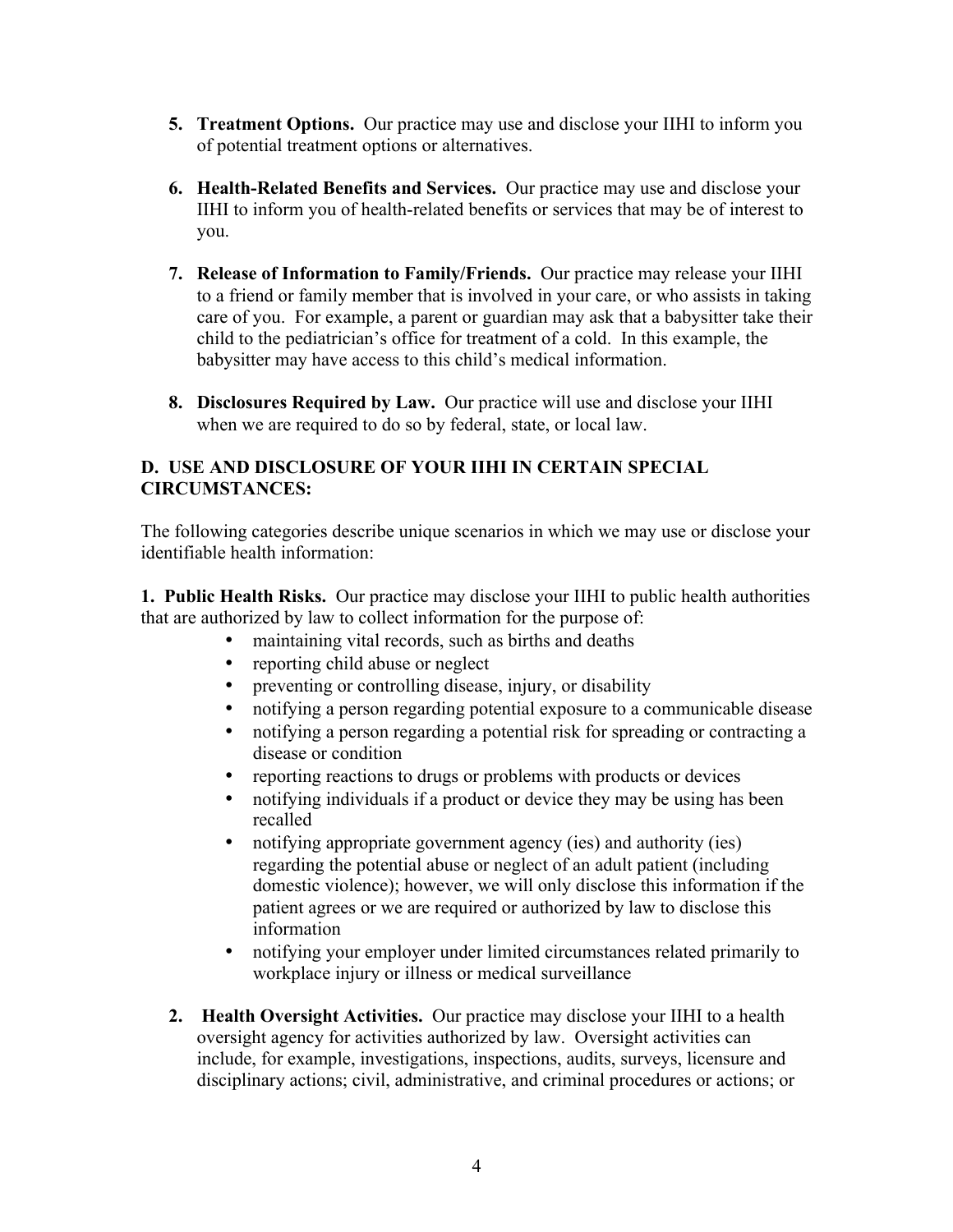other activities necessary for the government to monitor government programs, compliance with civil rights laws and the health care system in general.

- **3. Lawsuits and Similar Proceedings.** Our practice may use and disclose your IIHI in response to a court or administrative order, if you are involved in a lawsuit or similar proceeding. We also may disclose your IIHI in response to a discovery request, subpoena, or other lawful process by another party involved in the dispute, but only if we have made an effort to inform you of the request or to obtain an order protecting the information the party has requested.
- **4. Law Enforcement.** We may release IIHI if asked to do so by a law enforcement official:
	- regarding a crime victim in certain situations, if we are unable to obtain the person's agreement
	- concerning a death we believe has resulted from criminal conduct
	- regarding criminal conduct at our offices
	- in response to a warrant, summons, court order, subpoena or similar legal process
	- to identify/locate a suspect, material witness, fugitive or missing person
	- in an emergency, to report a crime (including the location or victim(s) of the crime, or the description, identity or location of the perpetrator)
- **5. Deceased Patients.** Our practice may release IIHI to a medical examiner or coroner to identify a deceased individual or to identify the cause of death. If necessary, we may also release information in order for funeral directors to perform their jobs.
- **6. Organ and Tissue Donation.** Our practice may release your IIHI to organizations that handle organ, eye or tissue procurement or transplantation, including organ donation banks, as necessary to facilitate organ or tissue donation and transplantation if you are an organ donor.
- **7. Research.** Our practice may use and disclose your IIHI for research purposes in certain limited circumstances. We will obtain your written authorization to use your IIHI for research purposes except when: (a) our use or disclosure was approved by an Institutional Review Board or a Privacy Board; (b) we obtain the oral or written agreement of a researcher that (i) the information being sought is necessary for the research study; (ii) the use or disclosure of your IIHI is being used only for the research and (iii) the researcher will not remove any of your IIHI from our practice; or (c) the IIHI sought by the researcher only relates to decedents and the researcher agrees either orally or in writing that the use or disclosure is necessary for the research and, if we request it, to provide us with proof of death prior to access to the IIHI of the decedents.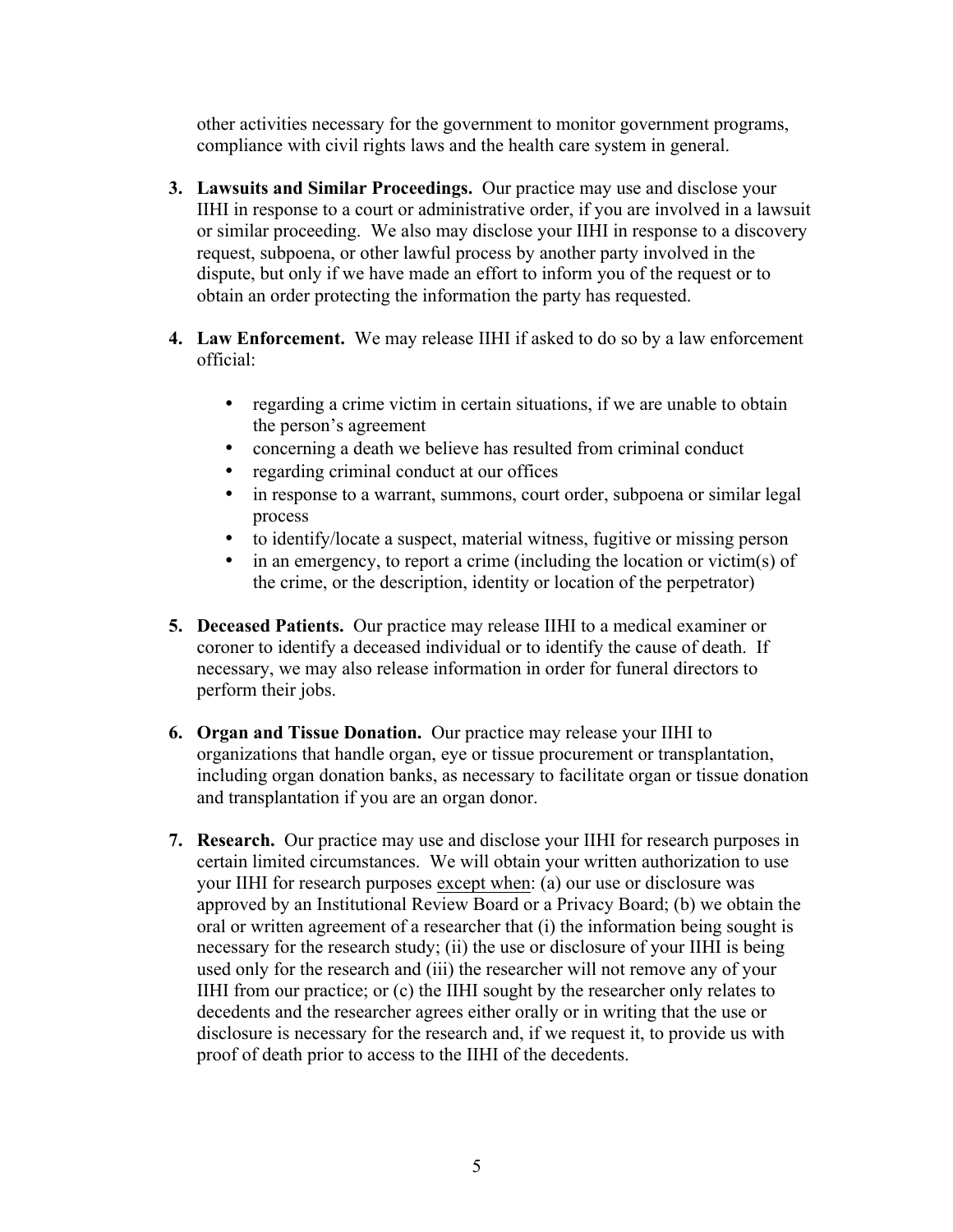- **8. Serious Threats to Health or Safety.** Our practice may use and disclose your IIHI when necessary to reduce or prevent a serious threat to your health and safety or the health and safety of another individual or the public. Under these circumstances, we will only make disclosures to a person or organization able to help prevent the threat.
- **9. Military.** Our practice may disclose your IIHI if you are a member of U.S. or foreign military forces (including veterans) and if required by the appropriate authorities.
- **10. National Security.** Our practice may disclose your IIHI to federal officials for intelligence and national security activities authorized by law. We may also disclose your IIHI to federal officials in order to protect the President, other officials or foreign heads of state, or to conduct investigations.
- **11. Inmates.** Our practice may disclose your IIHI to correctional institutions or law enforcement officials if you are an inmate or under the custody of a law enforcement official. Disclosure for these purposes would be necessary: (a) for the institution to provide health care services to you, (b) for the safety and security of the institution, and/or (c) to protect your health and safety or the health and safety of other individuals.
- **12. Workers' Compensation.** Our practice may release your IIHI for workers' compensation and similar programs.

#### **E. YOUR RIGHTS REGARDING YOUR IIHI:**

**The health and billing records we maintain are the physical property of Direct Access MD, LLC. The information in it, however, belongs to you. You have a right to:**

**1. Confidential Communications.** You have the right to request that our practice communicate with you about your health and related issues in a particular manner or at a certain location. For instance, you may ask that we contact you at home, rather than work. In order to request a type of confidential communication, you must make a written request to the Privacy Officer, specifying the requested method of contact, or the location where you wish to be contacted. Our practice will accommodate **reasonable** requests. You do not need to give a reason for your request.

**2. Requesting Restrictions.** You have the right to request a restriction in our use or disclosure of your IIHI for treatment, payment or health care operations. Additionally, you have the right to request that we restrict our disclosure of your IIHI to only certain individuals involved in your care or the payment for your care, such as family members and friends. **We are not required to agree to your request**; however, if we do agree, we are bound by our agreement except when otherwise required by law, in emergencies, or when the information is necessary to treat you. In order to request a restriction in our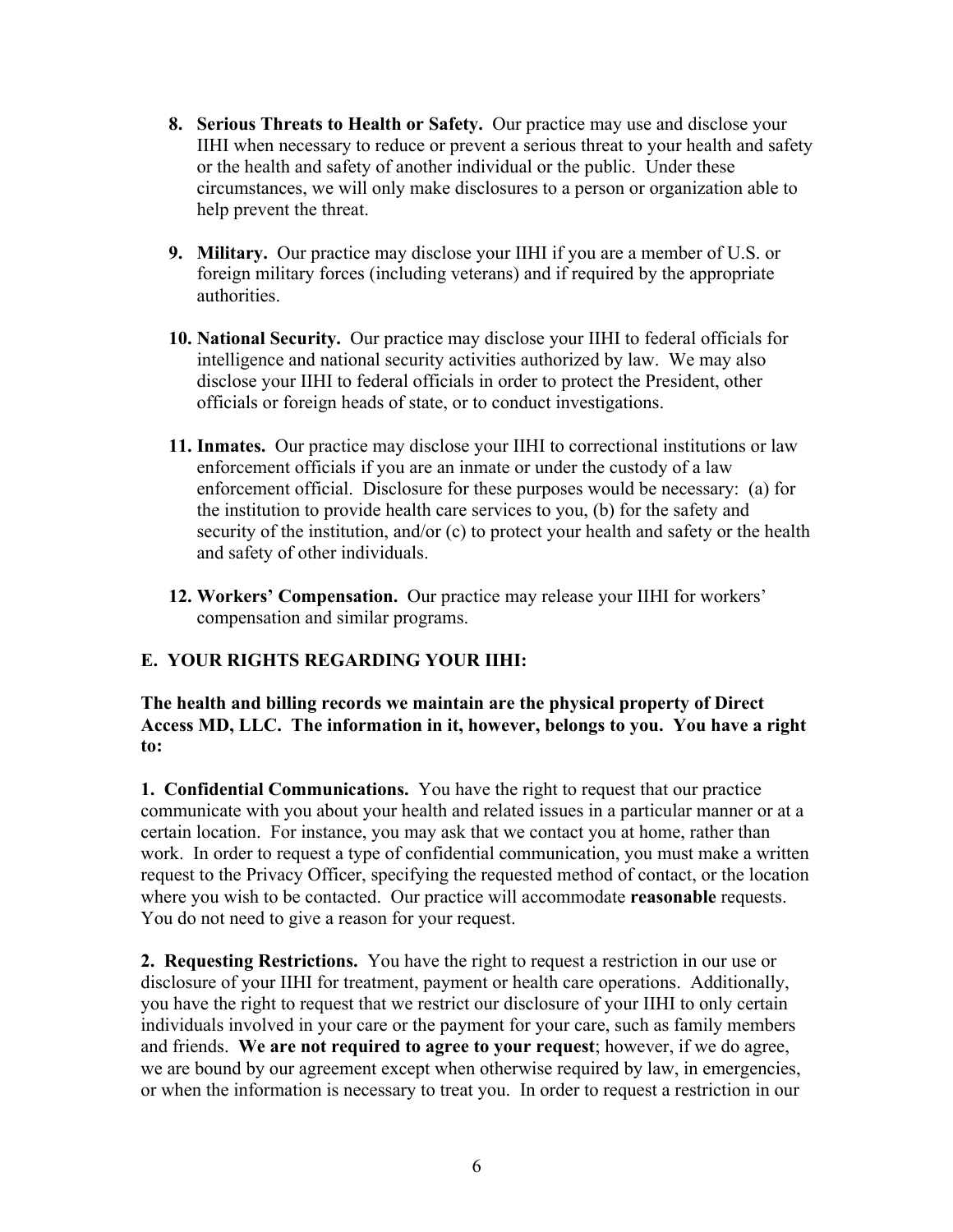use or disclosure of your IIHI, you must make your request in writing to the Privacy Officer. Your request must describe in a clear and concise fashion:

- (a) the information you wish restricted;
- (b) whether you are requesting to limit our practice's use, disclosure or both; and
- (c) to whom you want the limits to apply.

**3. Inspection and Copies.** You have the right to inspect and obtain a copy of the IIHI that may be used to make decisions about you, including patient medical records and billing records, but not including psychotherapy notes. You must submit your request in writing to the Privacy Officer in order to inspect and/or obtain a copy of your IIHI. Our practice may charge a fee for the costs of copying, mailing, labor and supplies associated with your request. Our practice may deny your request to inspect and/or copy in certain limited circumstances; however, you may request a review of our denial. Another licensed health care professional chosen by us will conduct reviews.

**4. Amendment.** You may ask us to amend your health information if you believe it is incorrect or incomplete, and you may request an amendment for as long as the information is kept by or for our practice. To request an amendment, your request must be made in writing and submitted to the Privacy Officer. You must provide us with a reason that supports your request for amendment. Our practice will deny your request if you fail to submit your request (and the reason supporting your request) in writing. Also, we may deny your request if you ask us to amend information that is in our opinion: (a) accurate and complete; (b) not part of the IIHI kept by or for the practice; (c) not part of the IIHI which you would be permitted to inspect and copy; or (d) not created by our practice, unless the individual or entity that created is not available to amend the information.

**5. Accounting of Disclosures.** All of our patients have the right to request an "accounting of disclosures." An "accounting of disclosures" is a list of certain nonroutine disclosures our practice has made of your IIHI for non-treatment or operations purposes. Use of your IIHI as part of the routine patient care in our practice is not required to be documented. For example, the doctor sharing information with the nurse. In order to obtain an accounting of disclosures, you must submit your request in writing to the Privacy Officer. All requests for an "accounting of disclosures" must state a time period, which may not be longer than six (6) years from the date of disclosure and may not include dates before April 14, 2003. The first list you request within a 12-month period is free of charge, but our practice may charge you for additional lists within the same 12-month period. Our practice will notify you of the costs involved with additional requests, and you may withdraw your request before you incur any costs.

**6. Right to a Paper Copy of this Notice.** You are entitled to receive a paper copy of our notice of privacy practices. You may ask us to give you a copy of this notice at any time. To obtain a paper copy of this notice, contact the Privacy Officer.